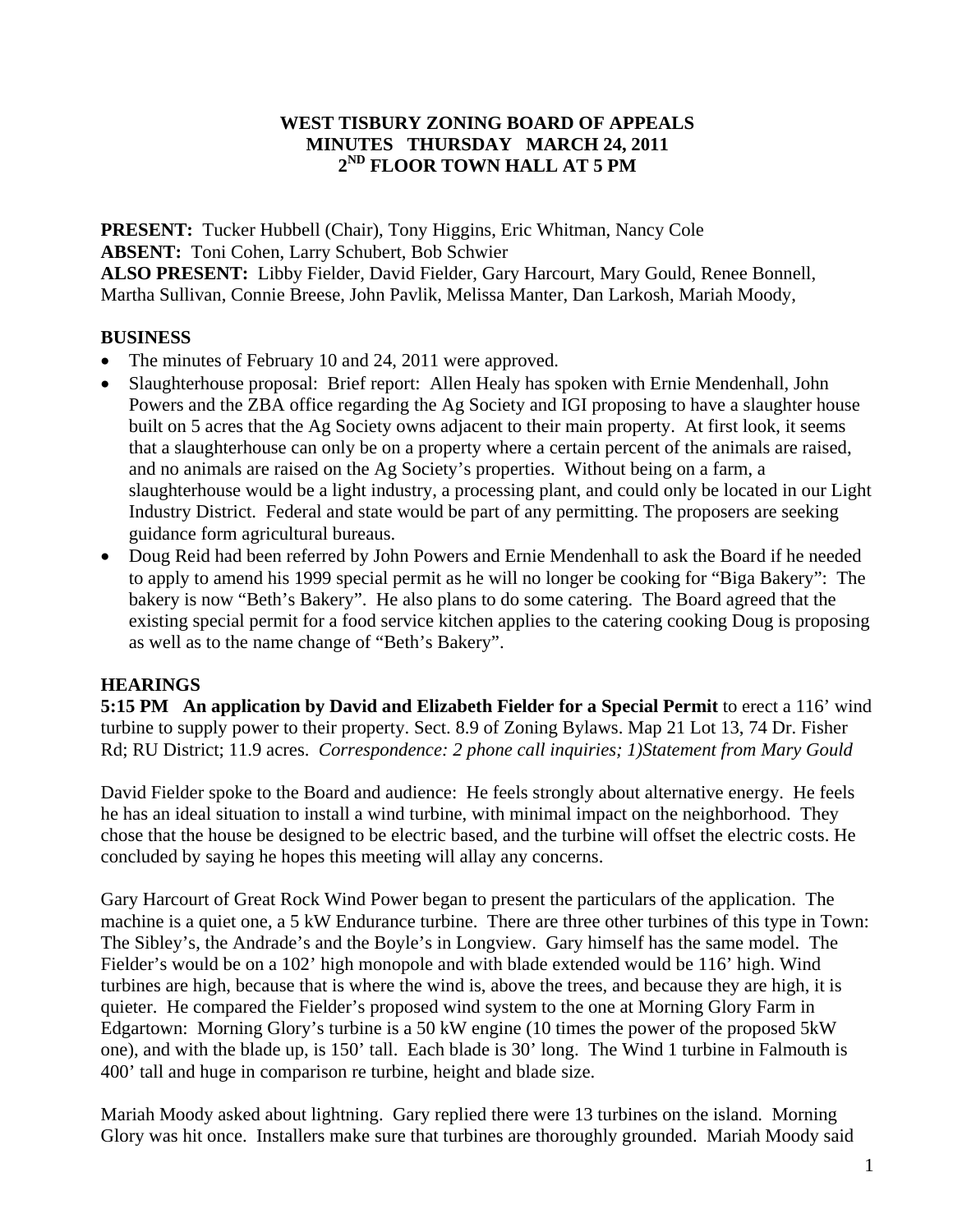there was a windmill near her and their house was repeatedly hit by lightning and they felt the two were connected. Several people asked, will I see it? Mary Gould asked will she see it from Island Farms Road? Hear it? What about bird mortality? Gary's reply was that there is very little bird mortality documented; that windows, cats and overhead lines kill far many more birds. Mary then read an impassioned statement, recapped thusly: She listed a number of noises specific to her neighborhood, which abuts the Light Industrial District, including the dump, the sand trucks and several businesses, and State Road, and she listed overall noise sources such as aircraft and traffic and ATVs. She is very anxious that in addition to the Light Industrial noise, she will now hear a constant hum, buzz and whipping sound from the turbine. She is hoping there can be an alternative to this turbine and its threat of noise and visual pollution. Gary told her she would not see it and that it is a very quiet machine.

Renee Bonnell said she was the second to last house on Island Farm Road. Where they are planning to put it, she said, would affect more houses than if put elsewhere on the lot. She's worried about vibrations and other health concerns; can't they locate it somewhere less populated? David Fielder said they did consider where to put it; the chosen location is a clearing, so less trees needed to be cut, and the FAA approval they've received is for that spot. Gary Harcourt added that the site is a better distance for all neighbors, and she would not see it. He said, turbines only run when it's windy, and the sound of the wind and trees blocks sounds from the turbine. He said the electricity that the Island uses is not without consequences of its own. 25% of the State's electricity is produced at a plant in Fall River that burns 40,000 tons of coal every 3 days. The plant, it is said, is a hazard to health and the environment. Billions of gallons of water every day are cooled in their new large cooling towers, 500 ' tall and 400' wide. The towers cool the water before it is returned to the bay. The hot water was killing marine life. Gary showed a picture of the towers with a Morning Glory size turbine next to it…the morning Glory tower looked quite dwarfed.

Gary said a small turbine like the Fielders does not have the effects of the large ones. Mary Gould asked if there would be a whistle and a clatter? No. Tucker suggested that they should go to the Boyles at Longview and listen and look at the similar turbine there. He is across the street often and rarely hears it. Gary suggested they also go to Richard Andre's turbine site on Old County Road and to his own turbine. Tucker said he'd take people on a visit to Longview. Connie Breese asked what it would sound like? Gary replied that if the wind is more than 15 mi/hr, you won't hear it. You could hear the turbine if the wind dropped to less than 10.

David Fielder told the room, I don't want to live in a noisy environment. He wants to hear trees, wind and birds. He's the closest and a noisy turbine would affect his life. Renee Bonnell said she hears his house being built.

Dan Larkosh said he would be the house closest to the turbine. What decibel level would be expected when in operation what is the span of the blades? The rotor diameter is 20', each blade is 10', and 60 decibels. Tucker had asked Ernie Mendenhall if there had been complaints about any of the turbines in Town and had been told only one, the turbine at Rex and Scarlet Jarrell's. Gary said that that one is a bigger machine and also not a constant speed machine.

Melissa Manter spoke. She welcomed David and Libby Fielder and acknowledged their family's Island roots, but said it's not all flatland around this turbine; she lives on a hill and she will overlook it. How does the Board decide that one person gets something and she loses? She said she didn't care a hoot, now or ever, about green issues .......Why did the applicants make a house that is electrically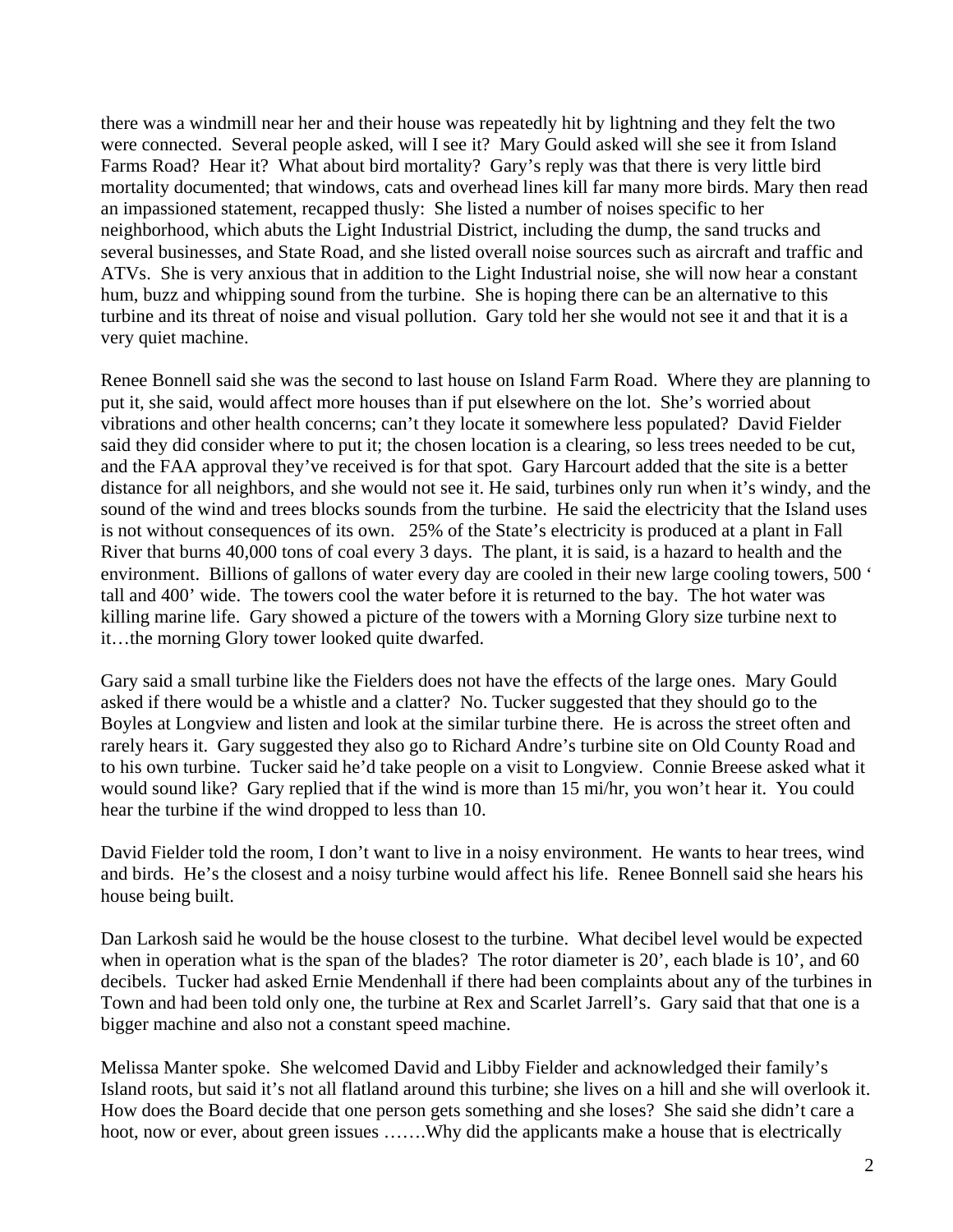dependant and then need a windmill to supply the electricity? Tucker suggested that seeing it was like anyone whose view gets changed by a new house being built nearby. Melissa said this is not a house and she's made it clear she will not stand for having to look at it. She has a panoramic view from her house and it will be marred by this eyesore. She has windows all around her house, can see as far as the cape, the fireworks. Asked if she could see 2 other wind turbines in Town, she was not sure. Looking at assessors maps, it was estimated that Melissa would be about 650' away form the turbine.

Dan Larkosh spoke. He is not a fan of land-based wind turbines. His property line is within 300' of the turbine site. The noise Mary talks about is real. The Town moved the industrial district closer to their neighborhood (in 2000 the line was changed so that a couple of lots were not one half in the RU District and one half in the Light Industrial District). He said this would be noise night and day, not just business hours. All buildings are oriented toward the sun, and where the turbine would be, it would generate flicker effect on them. The neighborhood already puts up with a lot of industrial noise which wears on you, and now this. He can't support this proposal. Julie Keefe pointed out that the Town has a new wind turbine section in the Zoning Bylaws which is being used for the first time with this case. She said the bylaw contains standards and protections against installations that are in violation of the regulations. If there are perceived problems, there is recourse to have them looked at.

Melissa Manter left, saying she would look again and get back to the Board. A possible site visit to her property was mentioned. Gary said balloon tests were difficult to do and not conclusive.

Connie Breese asked how does the Zoning Board decide? Tucker said, they weigh the benefits and detriments under the Bylaw, which allows wind turbines to be permitted by special permit. Nancy Cole suggested that if people have concerns about noise, they should visit similar turbines in town. She has one, but it is smaller than the proposed one. It is near her house and seldom makes noise. Libby Fielder asked Nancy if her's produces flicker? No, but her house is below it. Gary thought some flicker might hit the top of trees at Dan Larkosh's's property. There is less shadow in summer, so less flicker. Dan said the Morning Glory turbine produces flicker on the (Edgartown) Road. He'd like to embrace this turbine going up, but he needs more info. Gary said there is some flicker on small turbines when their blades are slowing down. Morning Glory is a different and slower machine.

Gary called Richard Andre whom then gave permission for anyone to come to his property to observe and listen to his turbine. Mary Gould said she would, as did Dan Larkosh and some of the others. Eric Whitman said the subject property is 12 acres, the site is within oak trees, no one except possibly Melissa is going to see it…if this isn't a good site for a wind turbine, what chance would anyone else have of putting up a wind turbine? He goes by the Longview turbine daily and has never heard it. Gary said, you can hear turbines within 300'; he says this as he wants to set people's expectations lower.

## **OTHER CORRESPONDENCE**

• Routine Survey of Acoustic and Radio Frequency Energy at 66 Old Courthouse Road Wireless Facility Site: Dave Maxson (no longer part of Broadcast Signal Lab. Is now Isotrope LLC.) The report says that all is well at the WFS.

# **CALENDAR**

April 7 is next scheduled meeting.

The meeting was adjourned at 7:15 PM.